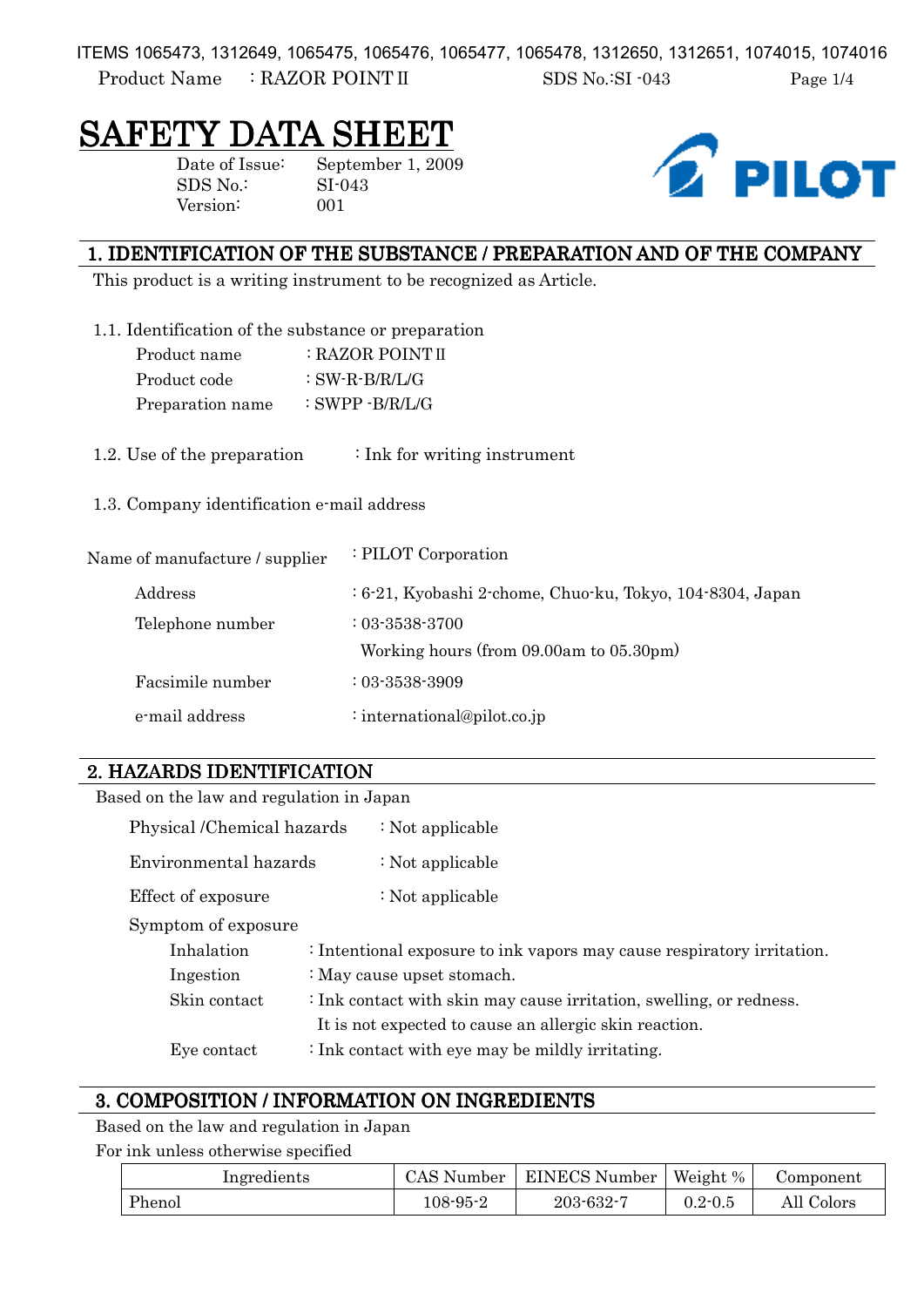| <b>4. FIRST AID MEASURES</b> |                                                                            |
|------------------------------|----------------------------------------------------------------------------|
| Inhalation                   | : Remove subject to ventilated fresh air. Consult physician if necessary.  |
| Ingestion                    | $\therefore$ Refer for medical attention.                                  |
| Skin contact                 | : Wash the affected area under tepid running water using a mild soap.      |
|                              | And refer for medical attention if irritation continues.                   |
| Eye contact                  | : Gently rinse the affected eyes with clean water for at least 15 minutes. |
|                              | And refer for medical attention if irritation continues.                   |
| First aid facilities         | : Ensure eyewash and water service are available.                          |
| Medical attention            |                                                                            |
| Local contamination          |                                                                            |
|                              | : In case of skin or eye contamination treat as under First Aid Measures.  |
| Systemic poisoning           |                                                                            |
|                              | : There is no specific antidote. Treat symptoms.                           |

## 5. FIRE-FIGHTING MEASURES

| 5.1. Suitable extinguishing media                                                                         | : Not classed as flammable.<br>In case of fire, use water spray, foam, dry<br>chemical powder or carbon dioxide. |
|-----------------------------------------------------------------------------------------------------------|------------------------------------------------------------------------------------------------------------------|
| 5.2. Extinguishing media which shall not be used for<br>safety                                            | ∶ None                                                                                                           |
| 5.3. Special exposure hazards arising from the<br>substance or preparation itself, combustion<br>products | $CO2, CO, NOx, and SOx are produced after$<br>combustion.                                                        |
| 5.4. Special protective equipment for fire-figters                                                        | : Not required                                                                                                   |
| 5.5. Additional information                                                                               | : None                                                                                                           |

## 6. ACCIDENTAL RELEASE MEASURES 6. MEASURES

| 6.1. Personal precautions      | : Use proper ventilation. Use eye and skin protection.                                                      |
|--------------------------------|-------------------------------------------------------------------------------------------------------------|
| 6.2. Environmental precautions | : Keeping away from drains, surface-and ground-water and<br>soil, possible need to alert the neighbourhood. |
| 6.3. Methods for cleaning up   | : Absorb spill with material (cloth or paper), then place in<br>chemical waste containers.                  |
| 6.4 Additional information     | : None                                                                                                      |

| 7. HANDLING AND STORAGE                                |                                                   |                                                      |  |  |
|--------------------------------------------------------|---------------------------------------------------|------------------------------------------------------|--|--|
| 7.1. Handling                                          | : Avoid rough handling or dropping.               |                                                      |  |  |
| 7.1.1. Protective measures                             |                                                   | : Not required in normal use.                        |  |  |
| 7.1.2. Measures to prevent aerosol and dust generation |                                                   | : Not required in normal use.                        |  |  |
| 7.1.3. Measures required to protect the environment    |                                                   | : Not required in normal use.                        |  |  |
| 7.1.4. Specific requirements or handling rules         |                                                   | $\therefore$ None                                    |  |  |
| 7.1.5. Precautions against fire and explosion          |                                                   | : Not required in normal use.                        |  |  |
| 7.2. Storage                                           | : Store in a dry, cool, well-ventilated location. |                                                      |  |  |
| 7.3. Specific use(s)                                   |                                                   | : Not use it except the ink for writing instruments. |  |  |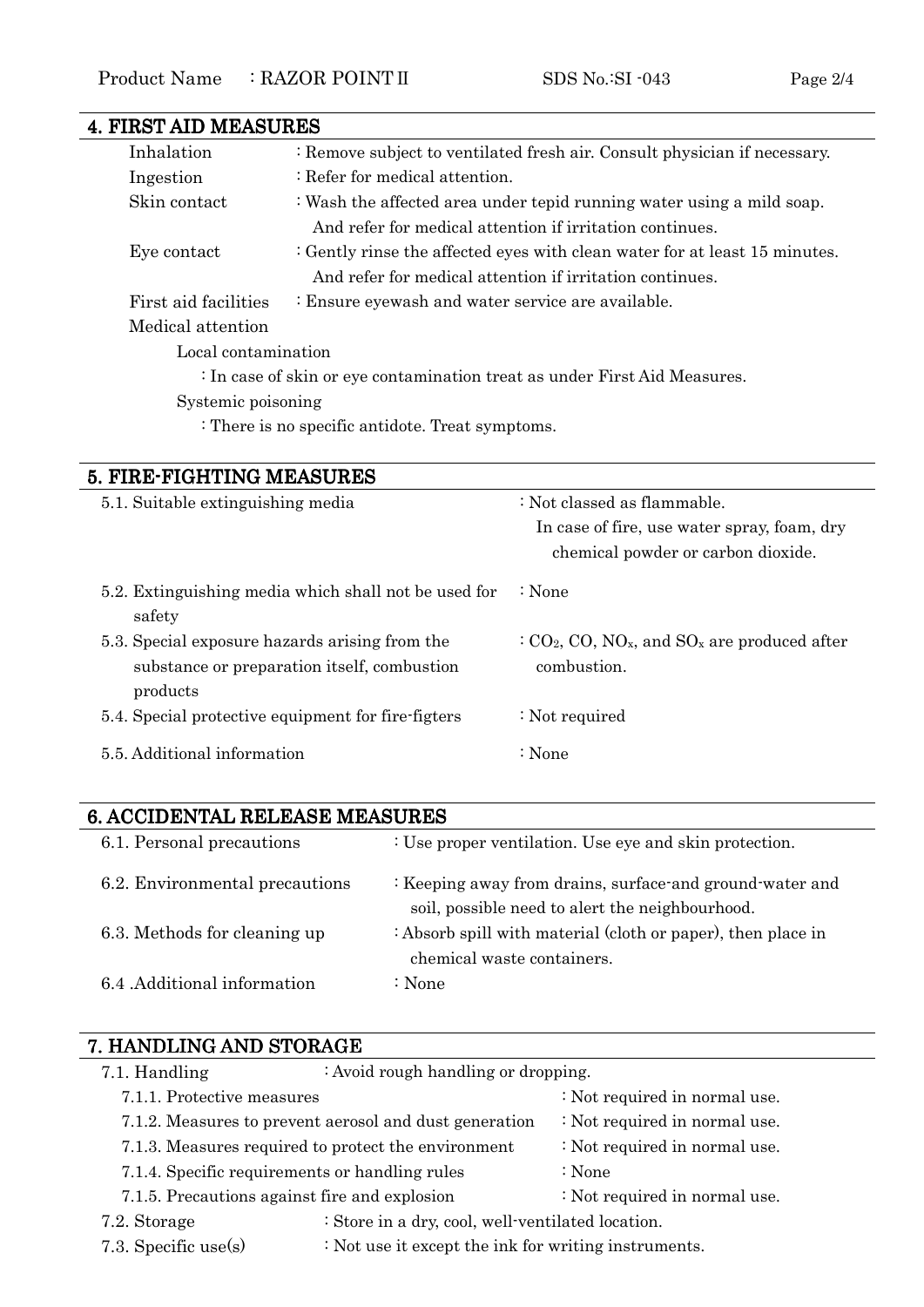## 8. EXPOSURE CONTROLS / PERSONAL PROTECTION 8.1. Exposure limit values : No data 8.1.1. Occupational exposure controls : Not available 8.1.2. Biological limit values : Not available 8.1.3. DNEL and PNEC-value(s) as applicable : No data 8.2. Exposure controls 8.2.1. Occupational exposure controls a) Respiratory protection : Not required b) Hand protection : Wear suitable gloves. c) Eye protection : Wear eye protection. d) Skin protection : Wear suitable protective clothing. 8.2.2. Environmental exposure controls : ACGIH TLV-TWA Phenol : 5 ppm

## 9. PHYSICAL AND CHEMICAL PROPERTIES

For ink unless otherwise specified

9.1. General information

| Appearance | : Viscosity liquid                 |
|------------|------------------------------------|
|            | [Color] Black, Red, Blue, Green    |
| Odor       | $\therefore$ Slight characteristic |

#### 9.2. Important health, safety and environmental information

| pH                                       | $: 6-9$                                        |
|------------------------------------------|------------------------------------------------|
| Boiling point / boiling range            | : About 100 degrees Celsius                    |
| Flash point                              | : Boils without flashing                       |
| Flammability (solid, gas)                | : None                                         |
| <b>Explosive properties</b>              | : None                                         |
| Oxidizing properties                     | : None                                         |
| Vapor pressure                           | : No data                                      |
| Relative density                         | $\div 1.05 \cdot 1.09$ (at 20 degrees Celsius) |
| Solubility                               | : Not applicable                               |
| Water solubility                         | : Soluble                                      |
| Partition coefficient: n-octanol / water | : Not available                                |
| Viscosity                                | $: 2-3$ mPa $\cdot$ s (at 20 degrees Celsius)  |
| Vapor density                            | : No data                                      |
| Evaporation rate                         | : No data                                      |

9.3. Other information : None

| <b>10. STABILITY AND REACTIVITY</b>    |                            |
|----------------------------------------|----------------------------|
| 10.1. Conditions to avoid              | : This material is stable. |
| 10.2. Materials to avoid               | : This material is stable. |
| 10.3. Hazardous decomposition products | : No data                  |
|                                        |                            |